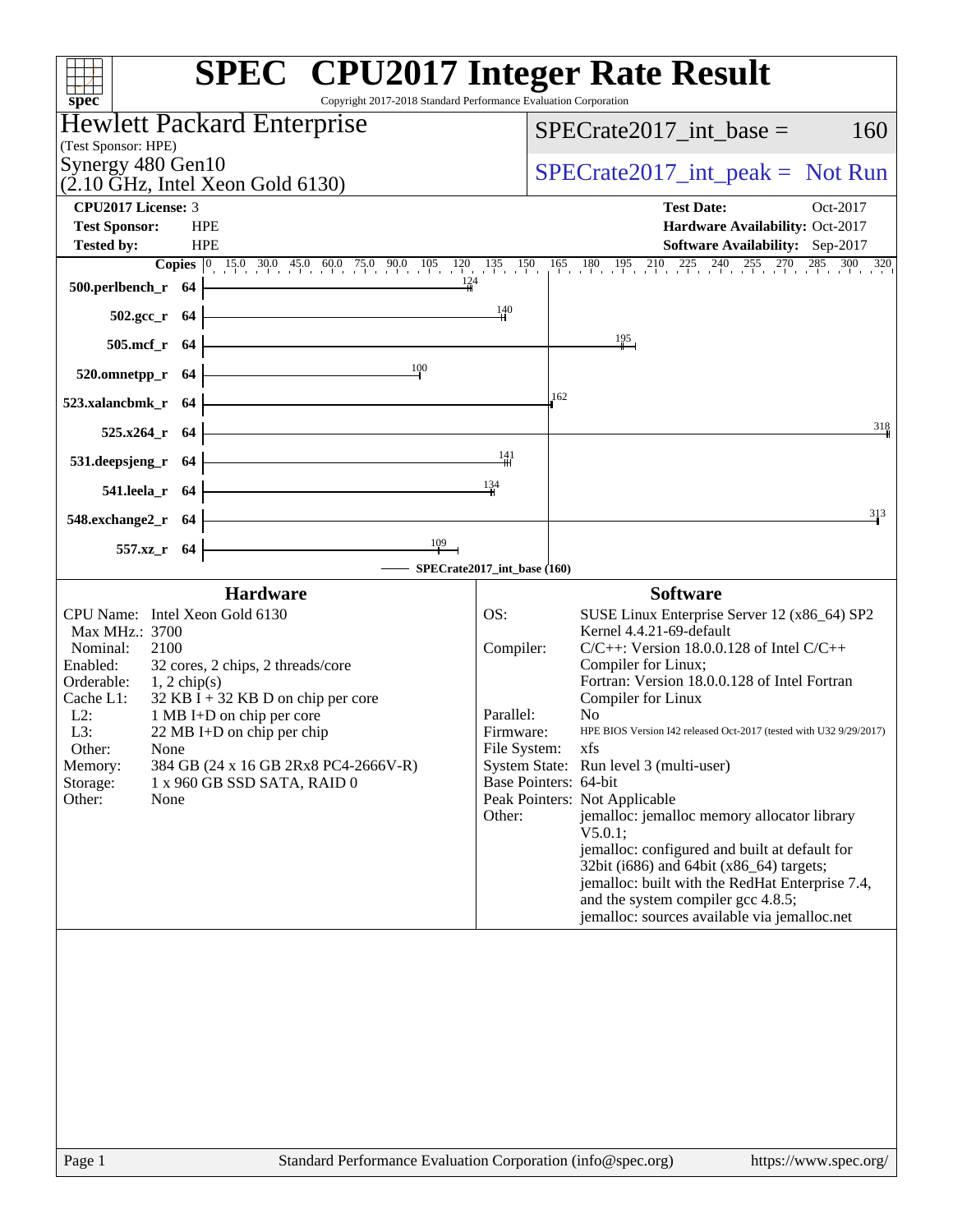

# **[SPEC CPU2017 Integer Rate Result](http://www.spec.org/auto/cpu2017/Docs/result-fields.html#SPECCPU2017IntegerRateResult)**

Copyright 2017-2018 Standard Performance Evaluation Corporation

# Hewlett Packard Enterprise

(Test Sponsor: HPE)

(2.10 GHz, Intel Xeon Gold 6130)

 $SPECTate2017\_int\_base = 160$ 

# Synergy 480 Gen10  $SPECrate2017$ \_int\_peak = Not Run

**[Tested by:](http://www.spec.org/auto/cpu2017/Docs/result-fields.html#Testedby)** HPE **[Software Availability:](http://www.spec.org/auto/cpu2017/Docs/result-fields.html#SoftwareAvailability)** Sep-2017

**[CPU2017 License:](http://www.spec.org/auto/cpu2017/Docs/result-fields.html#CPU2017License)** 3 **[Test Date:](http://www.spec.org/auto/cpu2017/Docs/result-fields.html#TestDate)** Oct-2017 **[Test Sponsor:](http://www.spec.org/auto/cpu2017/Docs/result-fields.html#TestSponsor)** HPE **[Hardware Availability:](http://www.spec.org/auto/cpu2017/Docs/result-fields.html#HardwareAvailability)** Oct-2017

### **[Results Table](http://www.spec.org/auto/cpu2017/Docs/result-fields.html#ResultsTable)**

|                           |                                             |                |       | <b>Base</b>    |            |                |            |               |                |              | <b>Peak</b>    |              |                |              |
|---------------------------|---------------------------------------------|----------------|-------|----------------|------------|----------------|------------|---------------|----------------|--------------|----------------|--------------|----------------|--------------|
| <b>Benchmark</b>          | <b>Copies</b>                               | <b>Seconds</b> | Ratio | <b>Seconds</b> | Ratio      | <b>Seconds</b> | Ratio      | <b>Copies</b> | <b>Seconds</b> | <b>Ratio</b> | <b>Seconds</b> | <b>Ratio</b> | <b>Seconds</b> | <b>Ratio</b> |
| 500.perlbench_r           | 64                                          | 823            | 124   | 818            | 125        | 829            | 123        |               |                |              |                |              |                |              |
| $502.\text{sec}$          | 64                                          | 645            | 140   | 648            | 140        | 654            | 139        |               |                |              |                |              |                |              |
| $505$ .mcf r              | 64                                          | 516            | 200   | 530            | 195        | 533            | 194        |               |                |              |                |              |                |              |
| 520.omnetpp_r             | 64                                          | 838            | 100   | 833            | 101        | 837            | <b>100</b> |               |                |              |                |              |                |              |
| 523.xalancbmk r           | 64                                          | 417            | 162   | 418            | 162        | 419            | 161        |               |                |              |                |              |                |              |
| 525.x264 r                | 64                                          | 353            | 318   | 352            | 318        | 353            | 317        |               |                |              |                |              |                |              |
| 531.deepsjeng_r           | 64                                          | 514            | 143   | 521            | <u>141</u> | 524            | 140        |               |                |              |                |              |                |              |
| 541.leela r               | 64                                          | 786            | 135   | 792            | 134        | 793            | 134        |               |                |              |                |              |                |              |
| 548.exchange2_r           | 64                                          | 536            | 313   | 536            | 313        | 535            | 313        |               |                |              |                |              |                |              |
| $557.xz$ _r               | 64                                          | 584            | 118   | 632            | <u>109</u> | 635            | 109        |               |                |              |                |              |                |              |
| $SPECrate2017$ int base = |                                             |                | 160   |                |            |                |            |               |                |              |                |              |                |              |
|                           | <b>Not Run</b><br>$SPECrate2017$ int peak = |                |       |                |            |                |            |               |                |              |                |              |                |              |

Results appear in the [order in which they were run](http://www.spec.org/auto/cpu2017/Docs/result-fields.html#RunOrder). Bold underlined text [indicates a median measurement](http://www.spec.org/auto/cpu2017/Docs/result-fields.html#Median).

#### **[Submit Notes](http://www.spec.org/auto/cpu2017/Docs/result-fields.html#SubmitNotes)**

 The numactl mechanism was used to bind copies to processors. The config file option 'submit' was used to generate numactl commands to bind each copy to a specific processor. For details, please see the config file.

### **[Operating System Notes](http://www.spec.org/auto/cpu2017/Docs/result-fields.html#OperatingSystemNotes)**

 Stack size set to unlimited using "ulimit -s unlimited" Transparent Huge Pages enabled by default Prior to runcpu invocation Filesystem page cache synced and cleared with: sync; echo 3> /proc/sys/vm/drop\_caches runcpu command invoked through numactl i.e.: numactl --interleave=all runcpu <etc>

### **[General Notes](http://www.spec.org/auto/cpu2017/Docs/result-fields.html#GeneralNotes)**

Environment variables set by runcpu before the start of the run: LD\_LIBRARY\_PATH = "/home/cpu2017/lib/ia32:/home/cpu2017/lib/intel64:/home/cpu2017/je5.0.1-32"

 Binaries compiled on a system with 1x Intel Core i7-4790 CPU + 32GB RAM memory using Redhat Enterprise Linux 7.4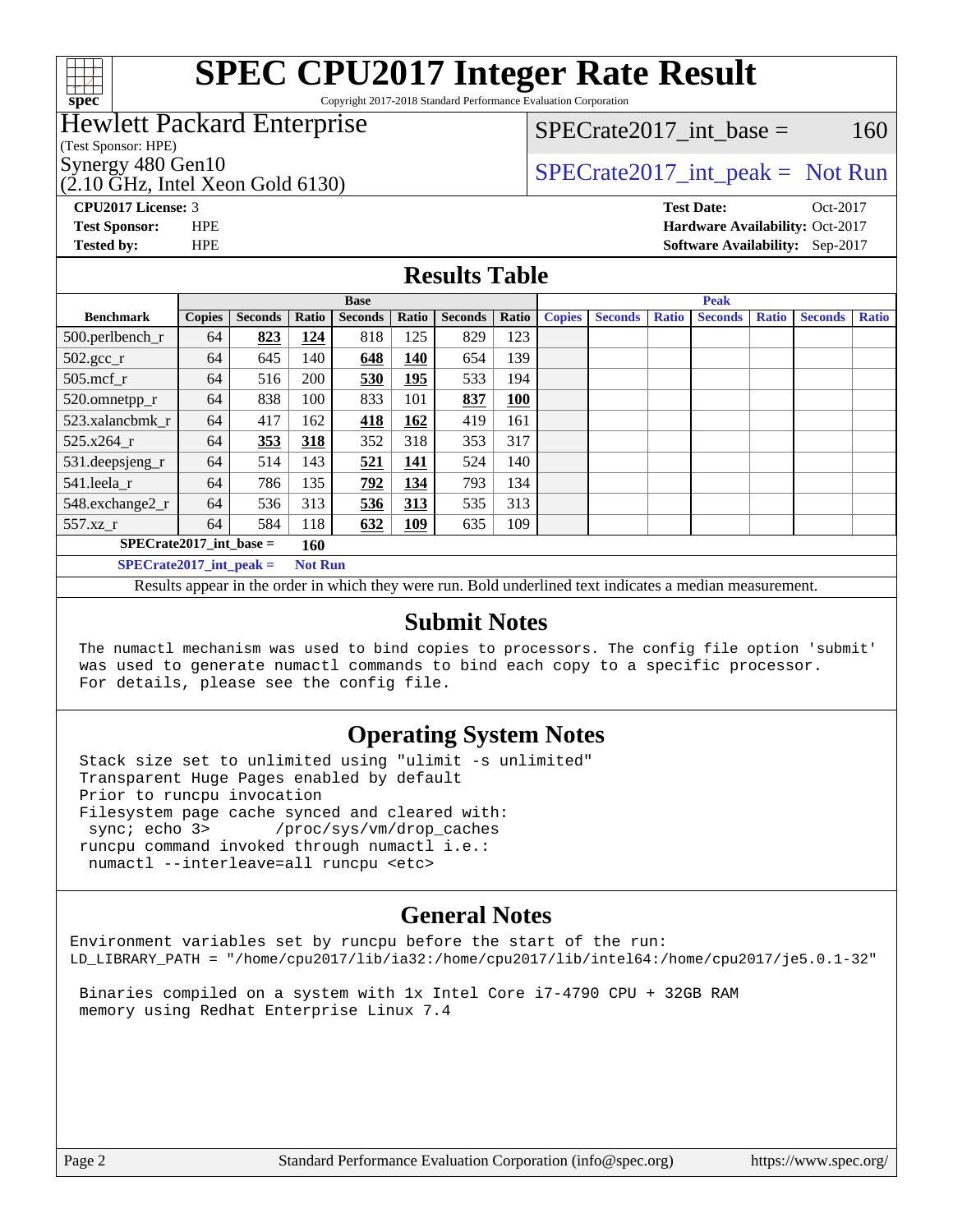#### **[SPEC CPU2017 Integer Rate Result](http://www.spec.org/auto/cpu2017/Docs/result-fields.html#SPECCPU2017IntegerRateResult)**  $+\!\!+\!\!$ Copyright 2017-2018 Standard Performance Evaluation Corporation **[spec](http://www.spec.org/)** Hewlett Packard Enterprise  $SPECTate2017\_int\_base = 160$ (Test Sponsor: HPE) Synergy 480 Gen10<br>  $SPECrate2017$ \_int\_peak = Not Run (2.10 GHz, Intel Xeon Gold 6130) **[CPU2017 License:](http://www.spec.org/auto/cpu2017/Docs/result-fields.html#CPU2017License)** 3 **[Test Date:](http://www.spec.org/auto/cpu2017/Docs/result-fields.html#TestDate)** Oct-2017 **[Test Sponsor:](http://www.spec.org/auto/cpu2017/Docs/result-fields.html#TestSponsor)** HPE **[Hardware Availability:](http://www.spec.org/auto/cpu2017/Docs/result-fields.html#HardwareAvailability)** Oct-2017 **[Tested by:](http://www.spec.org/auto/cpu2017/Docs/result-fields.html#Testedby)** HPE **[Software Availability:](http://www.spec.org/auto/cpu2017/Docs/result-fields.html#SoftwareAvailability)** Sep-2017 **[Platform Notes](http://www.spec.org/auto/cpu2017/Docs/result-fields.html#PlatformNotes)** BIOS Configuration: Thermal Configuration set to Maximum Cooling Memory Patrol Scrubbing set to Disabled LLC Prefetcher set to Enabled LLC Dead Line Allocation set to Disabled Stale A to S set to Enabled Workload Pofile set to Throughput Frequency Compute Minimum Processor Idle Power Core C-State set to C1E State Sysinfo program /home/cpu2017/bin/sysinfo Rev: r5797 of 2017-06-14 96c45e4568ad54c135fd618bcc091c0f running on linux-0f29 Wed Oct 18 11:32:14 2017 SUT (System Under Test) info as seen by some common utilities. For more information on this section, see <https://www.spec.org/cpu2017/Docs/config.html#sysinfo> From /proc/cpuinfo model name : Intel(R) Xeon(R) Gold 6130 CPU @ 2.10GHz 2 "physical id"s (chips) 64 "processors" cores, siblings (Caution: counting these is hw and system dependent. The following excerpts from /proc/cpuinfo might not be reliable. Use with caution.) cpu cores : 16 siblings : 32 physical 0: cores 0 1 2 3 4 5 6 7 8 9 10 11 12 13 14 15 physical 1: cores 0 1 2 3 4 5 6 7 8 9 10 11 12 13 14 15 From lscpu: Architecture: x86\_64 CPU op-mode(s): 32-bit, 64-bit Byte Order: Little Endian  $CPU(s):$  64 On-line CPU(s) list: 0-63 Thread(s) per core: 2 Core(s) per socket: 16 Socket(s): 2 NUMA node(s): 4 Vendor ID: GenuineIntel CPU family: 6 Model: 85 Model name: Intel(R) Xeon(R) Gold 6130 CPU @ 2.10GHz Stepping: 4 CPU MHz: 2095.069 BogoMIPS: 4190.13 Virtualization: VT-x L1d cache: 32K **(Continued on next page)**Page 3 Standard Performance Evaluation Corporation [\(info@spec.org\)](mailto:info@spec.org) <https://www.spec.org/>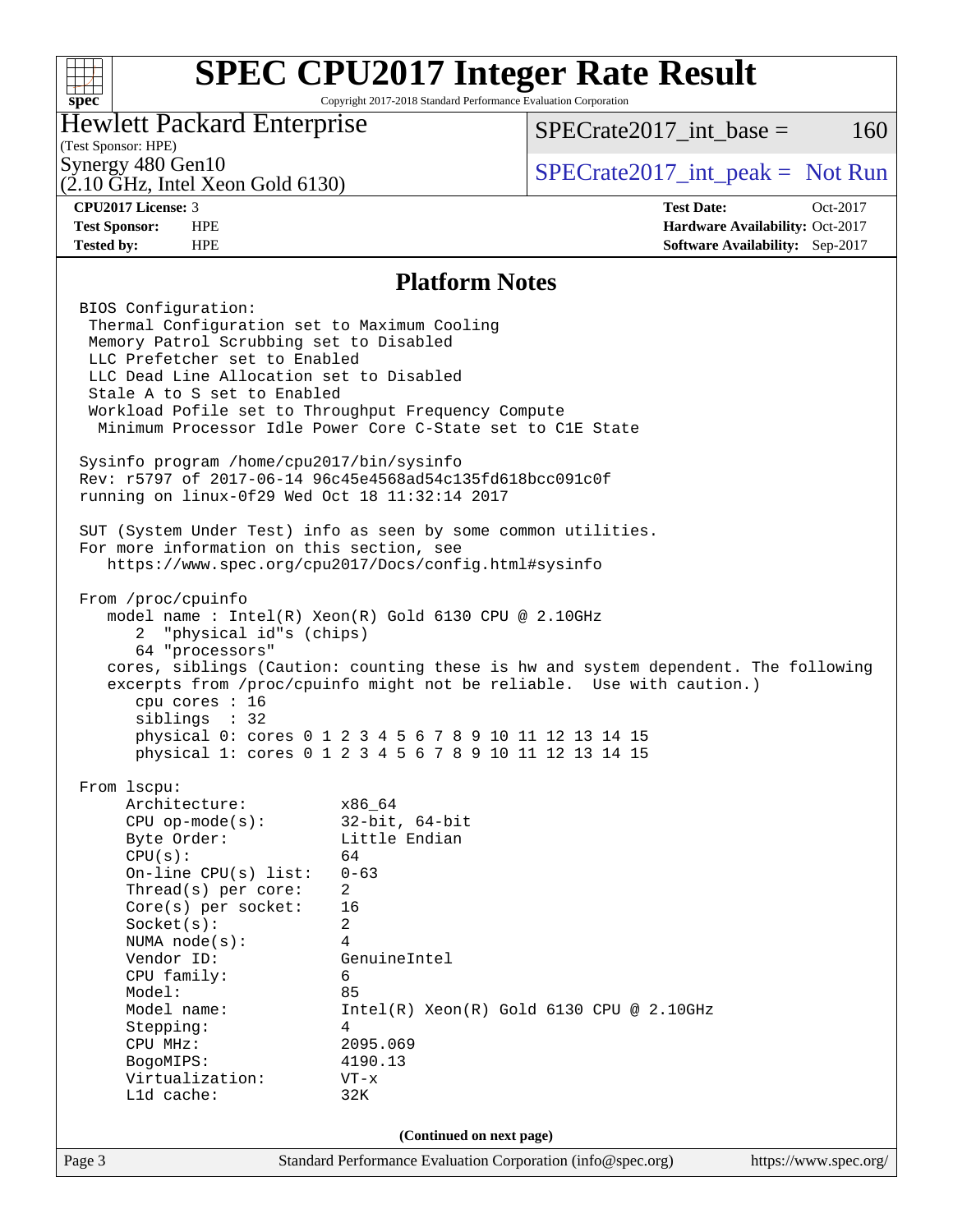### **[SPEC CPU2017 Integer Rate Result](http://www.spec.org/auto/cpu2017/Docs/result-fields.html#SPECCPU2017IntegerRateResult)** Copyright 2017-2018 Standard Performance Evaluation Corporation

# Hewlett Packard Enterprise

 $SPECTate2017\_int\_base = 160$ 

(Test Sponsor: HPE)  $(2.10 \text{ GHz}, \text{Intel Xeon Gold } 6130)$ 

Synergy 480 Gen10<br>  $\begin{array}{r} \text{SPECTate2017\_int\_peak} = \text{Not Run} \\ \text{SPECTate2017\_int\_peak} = \text{Not Run} \end{array}$ 

**[spec](http://www.spec.org/)**

**[CPU2017 License:](http://www.spec.org/auto/cpu2017/Docs/result-fields.html#CPU2017License)** 3 **[Test Date:](http://www.spec.org/auto/cpu2017/Docs/result-fields.html#TestDate)** Oct-2017 **[Test Sponsor:](http://www.spec.org/auto/cpu2017/Docs/result-fields.html#TestSponsor)** HPE **[Hardware Availability:](http://www.spec.org/auto/cpu2017/Docs/result-fields.html#HardwareAvailability)** Oct-2017 **[Tested by:](http://www.spec.org/auto/cpu2017/Docs/result-fields.html#Testedby)** HPE **[Software Availability:](http://www.spec.org/auto/cpu2017/Docs/result-fields.html#SoftwareAvailability)** Sep-2017

#### **[Platform Notes \(Continued\)](http://www.spec.org/auto/cpu2017/Docs/result-fields.html#PlatformNotes)**

| Lli cache:<br>32K<br>1024K<br>$L2$ cache:<br>L3 cache:<br>22528K<br>NUMA node0 $CPU(s): 0-7, 32-39$<br>$8 - 15, 40 - 47$<br>NUMA $node1$ $CPU(s):$<br>NUMA node2 CPU(s):<br>$16 - 23, 48 - 55$<br>NUMA $node3$ $CPU(s):$<br>24-31,56-63<br>fpu vme de pse tsc msr pae mce cx8 apic sep mtrr pge mca cmov<br>Flags:<br>pat pse36 clflush dts acpi mmx fxsr sse sse2 ss ht tm pbe syscall nx pdpe1gb rdtscp<br>lm constant_tsc art arch_perfmon pebs bts rep_good nopl xtopology nonstop_tsc<br>aperfmperf eagerfpu pni pclmulqdq dtes64 monitor ds_cpl vmx smx est tm2 ssse3 sdbg<br>fma cx16 xtpr pdcm pcid dca sse4_1 sse4_2 x2apic movbe popcnt tsc_deadline_timer aes<br>xsave avx f16c rdrand lahf_lm abm 3dnowprefetch ida arat epb pln pts dtherm intel_pt<br>tpr_shadow vnmi flexpriority ept vpid fsgsbase tsc_adjust bmil hle avx2 smep bmi2<br>erms invpcid rtm cqm mpx avx512f avx512dq rdseed adx smap clflushopt clwb avx512cd<br>avx512bw avx512vl xsaveopt xsavec xgetbvl cqm_llc cqm_occup_llc<br>/proc/cpuinfo cache data |  |
|--------------------------------------------------------------------------------------------------------------------------------------------------------------------------------------------------------------------------------------------------------------------------------------------------------------------------------------------------------------------------------------------------------------------------------------------------------------------------------------------------------------------------------------------------------------------------------------------------------------------------------------------------------------------------------------------------------------------------------------------------------------------------------------------------------------------------------------------------------------------------------------------------------------------------------------------------------------------------------------------------------------------------------------------|--|
| cache size : 22528 KB                                                                                                                                                                                                                                                                                                                                                                                                                                                                                                                                                                                                                                                                                                                                                                                                                                                                                                                                                                                                                      |  |
| From numactl --hardware WARNING: a numactl 'node' might or might not correspond to a<br>physical chip.<br>$available: 4 nodes (0-3)$<br>node 0 cpus: 0 1 2 3 4 5 6 7 32 33 34 35 36 37 38 39<br>node 0 size: 96349 MB<br>node 0 free: 95916 MB<br>node 1 cpus: 8 9 10 11 12 13 14 15 40 41 42 43 44 45 46 47<br>node 1 size: 96765 MB<br>node 1 free: 96353 MB<br>node 2 cpus: 16 17 18 19 20 21 22 23 48 49 50 51 52 53 54 55<br>node 2 size: 96765 MB<br>node 2 free: 96480 MB<br>node 3 cpus: 24 25 26 27 28 29 30 31 56 57 58 59 60 61 62 63<br>node 3 size: 96764 MB<br>node 3 free: 96476 MB<br>node distances:<br>node 0 1 2<br>$\overline{\phantom{a}}$<br>0: 10 21 31 31<br>1:<br>21 10 31<br>31<br>31<br>2:<br>31<br>10<br>21<br>31<br>31<br>21<br>3:<br>10                                                                                                                                                                                                                                                                      |  |
|                                                                                                                                                                                                                                                                                                                                                                                                                                                                                                                                                                                                                                                                                                                                                                                                                                                                                                                                                                                                                                            |  |
| From /proc/meminfo<br>MemTotal:<br>395924524 KB<br>HugePages_Total:<br>0<br>Hugepagesize:<br>2048 kB                                                                                                                                                                                                                                                                                                                                                                                                                                                                                                                                                                                                                                                                                                                                                                                                                                                                                                                                       |  |
| (Continued on next page)                                                                                                                                                                                                                                                                                                                                                                                                                                                                                                                                                                                                                                                                                                                                                                                                                                                                                                                                                                                                                   |  |
|                                                                                                                                                                                                                                                                                                                                                                                                                                                                                                                                                                                                                                                                                                                                                                                                                                                                                                                                                                                                                                            |  |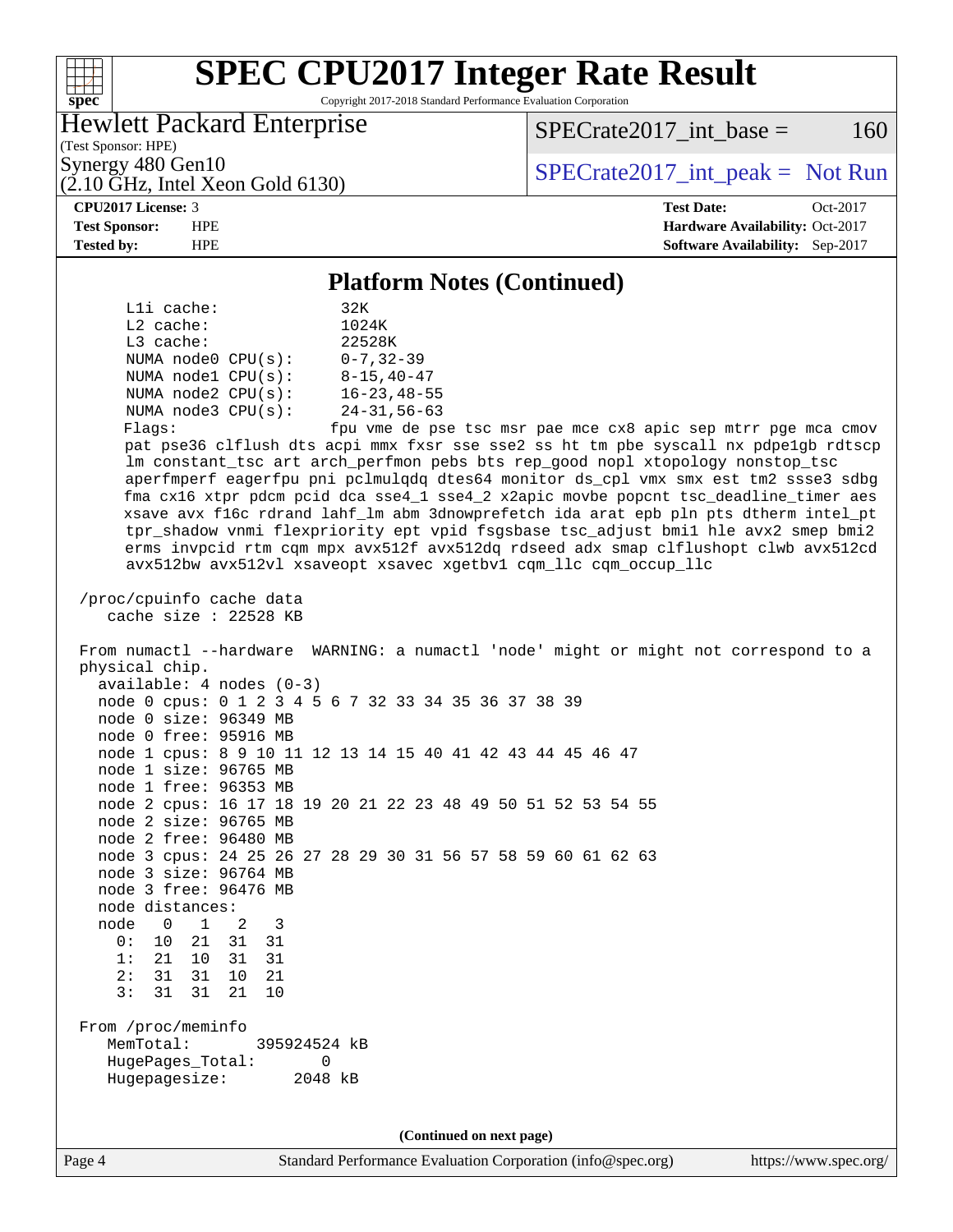#### **[SPEC CPU2017 Integer Rate Result](http://www.spec.org/auto/cpu2017/Docs/result-fields.html#SPECCPU2017IntegerRateResult)**  $+\!\!+\!\!$ **[spec](http://www.spec.org/)** Copyright 2017-2018 Standard Performance Evaluation Corporation Hewlett Packard Enterprise (Test Sponsor: HPE)

(2.10 GHz, Intel Xeon Gold 6130)

 $SPECTate2017\_int\_base = 160$ 

Synergy 480 Gen10<br>  $SPECrate2017$ \_int\_peak = Not Run

**[CPU2017 License:](http://www.spec.org/auto/cpu2017/Docs/result-fields.html#CPU2017License)** 3 **[Test Date:](http://www.spec.org/auto/cpu2017/Docs/result-fields.html#TestDate)** Oct-2017 **[Test Sponsor:](http://www.spec.org/auto/cpu2017/Docs/result-fields.html#TestSponsor)** HPE **[Hardware Availability:](http://www.spec.org/auto/cpu2017/Docs/result-fields.html#HardwareAvailability)** Oct-2017 **[Tested by:](http://www.spec.org/auto/cpu2017/Docs/result-fields.html#Testedby)** HPE **[Software Availability:](http://www.spec.org/auto/cpu2017/Docs/result-fields.html#SoftwareAvailability)** Sep-2017

#### **[Platform Notes \(Continued\)](http://www.spec.org/auto/cpu2017/Docs/result-fields.html#PlatformNotes)**

 /usr/bin/lsb\_release -d SUSE Linux Enterprise Server 12 SP2 From /etc/\*release\* /etc/\*version\* SuSE-release: SUSE Linux Enterprise Server 12 (x86\_64) VERSION = 12 PATCHLEVEL = 2 # This file is deprecated and will be removed in a future service pack or release. # Please check /etc/os-release for details about this release. os-release: NAME="SLES" VERSION="12-SP2" VERSION\_ID="12.2" PRETTY\_NAME="SUSE Linux Enterprise Server 12 SP2" ID="sles" ANSI\_COLOR="0;32" CPE\_NAME="cpe:/o:suse:sles:12:sp2" uname -a: Linux linux-0f29 4.4.21-69-default #1 SMP Tue Oct 25 10:58:20 UTC 2016 (9464f67) x86\_64 x86\_64 x86\_64 GNU/Linux run-level 3 Oct 18 11:29 SPEC is set to: /home/cpu2017 Filesystem Type Size Used Avail Use% Mounted on /dev/sda4 xfs 852G 12G 840G 2% /home Additional information from dmidecode follows. WARNING: Use caution when you interpret this section. The 'dmidecode' program reads system data which is "intended to allow hardware to be accurately determined", but the intent may not be met, as there are frequent changes to hardware, firmware, and the "DMTF SMBIOS" standard. BIOS HPE I42 08/19/2017 Memory: 24x UNKNOWN NOT AVAILABLE 16 GB 2 rank 2666 (End of data from sysinfo program) **[Compiler Version Notes](http://www.spec.org/auto/cpu2017/Docs/result-fields.html#CompilerVersionNotes)** ============================================================================== CC 500.perlbench  $r(base)$  502.gcc  $r(base)$  505.mcf  $r(base)$  525.x264  $r(base)$  557.xz\_r(base) ----------------------------------------------------------------------------- icc (ICC) 18.0.0 20170811

**(Continued on next page)**

Page 5 Standard Performance Evaluation Corporation [\(info@spec.org\)](mailto:info@spec.org) <https://www.spec.org/>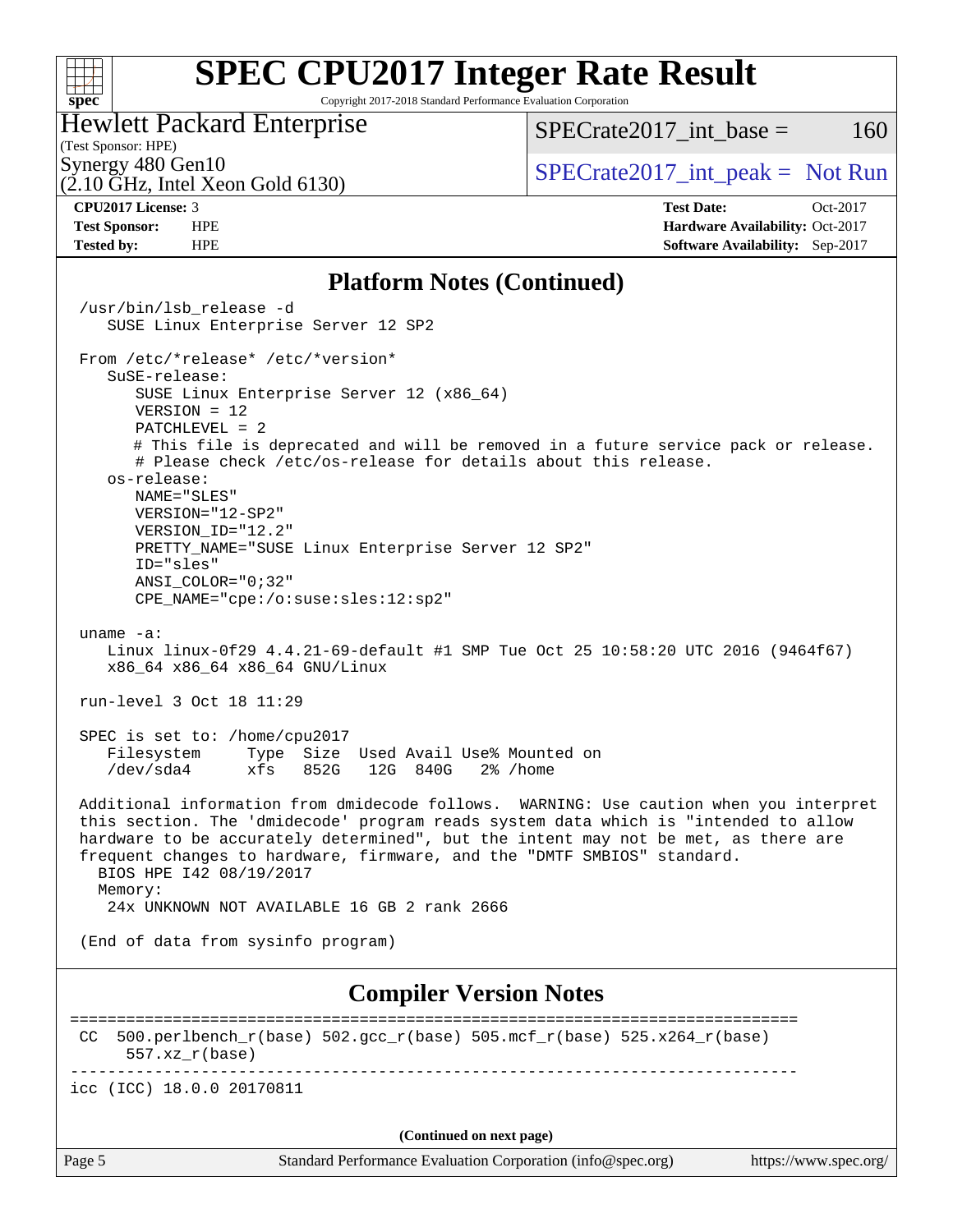| Sυ<br>E<br>U |  |  |  |  |  |  |
|--------------|--|--|--|--|--|--|

# **[SPEC CPU2017 Integer Rate Result](http://www.spec.org/auto/cpu2017/Docs/result-fields.html#SPECCPU2017IntegerRateResult)**

Copyright 2017-2018 Standard Performance Evaluation Corporation

## Hewlett Packard Enterprise

 $SPECTate2017\_int\_base = 160$ 

(Test Sponsor: HPE) Synergy 480 Gen10<br>(2.10 GHz, Intel Xeon Gold 6130)

 $SPECTate2017\_int\_peak = Not Run$ 

**[CPU2017 License:](http://www.spec.org/auto/cpu2017/Docs/result-fields.html#CPU2017License)** 3 **[Test Date:](http://www.spec.org/auto/cpu2017/Docs/result-fields.html#TestDate)** Oct-2017 **[Test Sponsor:](http://www.spec.org/auto/cpu2017/Docs/result-fields.html#TestSponsor)** HPE **[Hardware Availability:](http://www.spec.org/auto/cpu2017/Docs/result-fields.html#HardwareAvailability)** Oct-2017 **[Tested by:](http://www.spec.org/auto/cpu2017/Docs/result-fields.html#Testedby)** HPE **[Software Availability:](http://www.spec.org/auto/cpu2017/Docs/result-fields.html#SoftwareAvailability)** Sep-2017

### **[Compiler Version Notes \(Continued\)](http://www.spec.org/auto/cpu2017/Docs/result-fields.html#CompilerVersionNotes)**

| $\mathbf{C}$                                                                                       |
|----------------------------------------------------------------------------------------------------|
| Copyright (C) 1985-2017 Intel Corporation. All rights reserved.                                    |
|                                                                                                    |
| CXXC 520.omnetpp $r(base)$ 523.xalancbmk $r(base)$ 531.deepsjeng $r(base)$<br>$541.$ leela r(base) |
| icpc (ICC) 18.0.0 20170811<br>Copyright (C) 1985-2017 Intel Corporation. All rights reserved.      |
|                                                                                                    |
| $FC$ 548. exchange 2 $r(base)$                                                                     |

----------------------------------------------------------------------------- ifort (IFORT) 18.0.0 20170811

Copyright (C) 1985-2017 Intel Corporation. All rights reserved. ------------------------------------------------------------------------------

# **[Base Compiler Invocation](http://www.spec.org/auto/cpu2017/Docs/result-fields.html#BaseCompilerInvocation)**

[C benchmarks](http://www.spec.org/auto/cpu2017/Docs/result-fields.html#Cbenchmarks):  $i$ cc

[C++ benchmarks:](http://www.spec.org/auto/cpu2017/Docs/result-fields.html#CXXbenchmarks) [icpc](http://www.spec.org/cpu2017/results/res2017q4/cpu2017-20171031-00321.flags.html#user_CXXbase_intel_icpc_18.0_c510b6838c7f56d33e37e94d029a35b4a7bccf4766a728ee175e80a419847e808290a9b78be685c44ab727ea267ec2f070ec5dc83b407c0218cded6866a35d07)

[Fortran benchmarks](http://www.spec.org/auto/cpu2017/Docs/result-fields.html#Fortranbenchmarks): [ifort](http://www.spec.org/cpu2017/results/res2017q4/cpu2017-20171031-00321.flags.html#user_FCbase_intel_ifort_18.0_8111460550e3ca792625aed983ce982f94888b8b503583aa7ba2b8303487b4d8a21a13e7191a45c5fd58ff318f48f9492884d4413fa793fd88dd292cad7027ca)

# **[Base Portability Flags](http://www.spec.org/auto/cpu2017/Docs/result-fields.html#BasePortabilityFlags)**

 500.perlbench\_r: [-DSPEC\\_LP64](http://www.spec.org/cpu2017/results/res2017q4/cpu2017-20171031-00321.flags.html#b500.perlbench_r_basePORTABILITY_DSPEC_LP64) [-DSPEC\\_LINUX\\_X64](http://www.spec.org/cpu2017/results/res2017q4/cpu2017-20171031-00321.flags.html#b500.perlbench_r_baseCPORTABILITY_DSPEC_LINUX_X64) 502.gcc\_r: [-DSPEC\\_LP64](http://www.spec.org/cpu2017/results/res2017q4/cpu2017-20171031-00321.flags.html#suite_basePORTABILITY502_gcc_r_DSPEC_LP64) 505.mcf\_r: [-DSPEC\\_LP64](http://www.spec.org/cpu2017/results/res2017q4/cpu2017-20171031-00321.flags.html#suite_basePORTABILITY505_mcf_r_DSPEC_LP64) 520.omnetpp\_r: [-DSPEC\\_LP64](http://www.spec.org/cpu2017/results/res2017q4/cpu2017-20171031-00321.flags.html#suite_basePORTABILITY520_omnetpp_r_DSPEC_LP64) 523.xalancbmk\_r: [-DSPEC\\_LP64](http://www.spec.org/cpu2017/results/res2017q4/cpu2017-20171031-00321.flags.html#suite_basePORTABILITY523_xalancbmk_r_DSPEC_LP64) [-DSPEC\\_LINUX](http://www.spec.org/cpu2017/results/res2017q4/cpu2017-20171031-00321.flags.html#b523.xalancbmk_r_baseCXXPORTABILITY_DSPEC_LINUX) 525.x264\_r: [-DSPEC\\_LP64](http://www.spec.org/cpu2017/results/res2017q4/cpu2017-20171031-00321.flags.html#suite_basePORTABILITY525_x264_r_DSPEC_LP64) 531.deepsjeng\_r: [-DSPEC\\_LP64](http://www.spec.org/cpu2017/results/res2017q4/cpu2017-20171031-00321.flags.html#suite_basePORTABILITY531_deepsjeng_r_DSPEC_LP64) 541.leela\_r: [-DSPEC\\_LP64](http://www.spec.org/cpu2017/results/res2017q4/cpu2017-20171031-00321.flags.html#suite_basePORTABILITY541_leela_r_DSPEC_LP64) 548.exchange2\_r: [-DSPEC\\_LP64](http://www.spec.org/cpu2017/results/res2017q4/cpu2017-20171031-00321.flags.html#suite_basePORTABILITY548_exchange2_r_DSPEC_LP64) 557.xz\_r: [-DSPEC\\_LP64](http://www.spec.org/cpu2017/results/res2017q4/cpu2017-20171031-00321.flags.html#suite_basePORTABILITY557_xz_r_DSPEC_LP64)